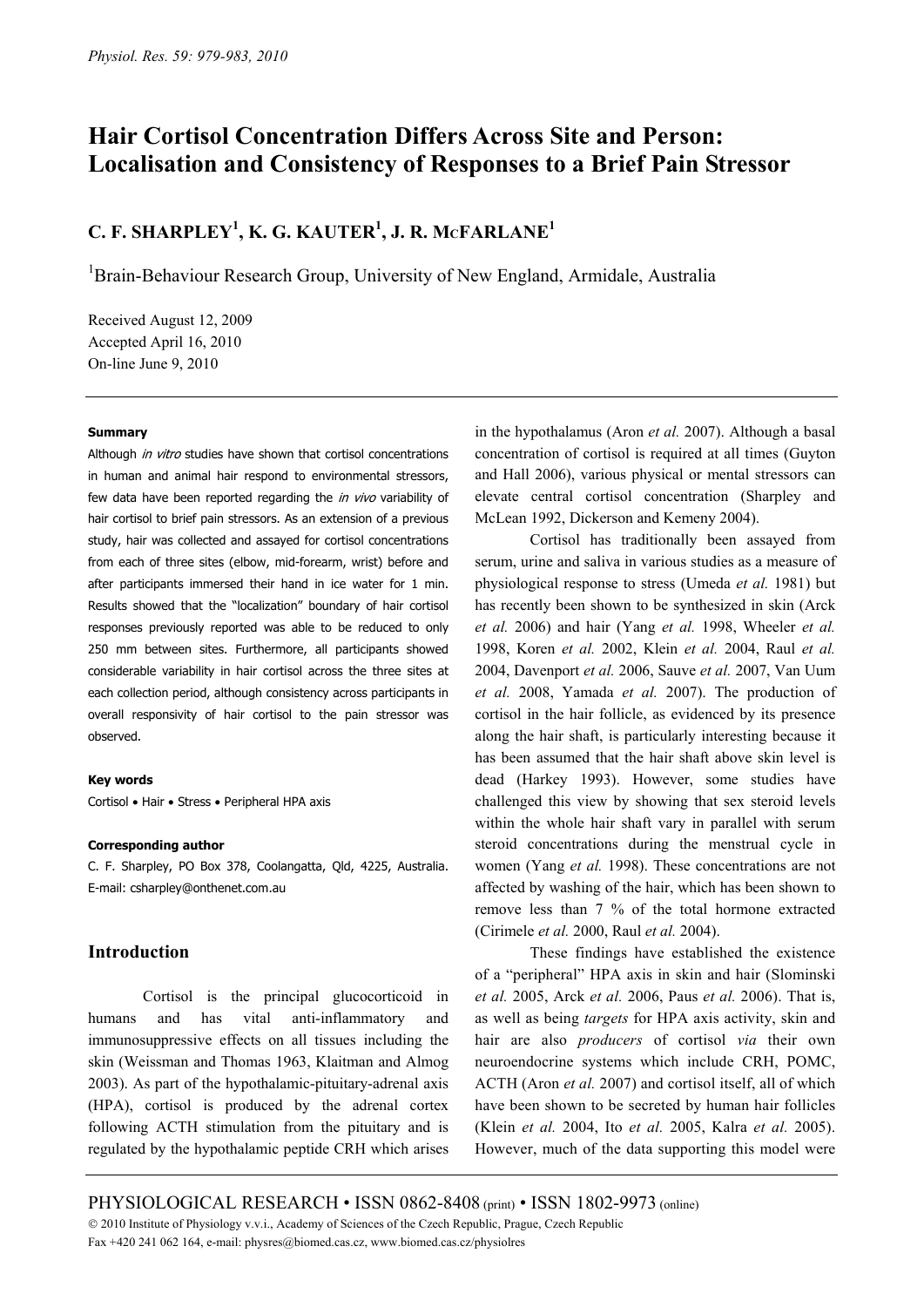collected from *in vitro* studies which used expurgated human hair follicles in which the secretion of cortisol in response to ACTH stimulation was delayed by at least 48 h (Ito *et al.* 2005). In addition, where hair cortisol concentrations have been shown to be linked to stress, data were gathered from comparison groups (e.g. depressed vs. non-depressed pregnant women) (Kalra *et al.* 2005) or from a single collection (babies vs. adults) (Klein *et al.* 2004) over relatively static periods of time. Although valuable in clarifying the presence of hair cortisol concentration differences between stressed and non-stressed individuals, those data do not indicate how quickly hair cortisol concentrations change in response to stressors, nor whether the cortisol response is general or localized to the site of the stressor (e.g. in the case of pain).

Therefore, in a previous paper, we described the timing and the localization of hair cortisol responses to a brief pain stressor by comparison of data collected from hair on the site of pain (a participant's hand which was immersed in ice water) and their opposite lower leg (no immersion or pain) (Sharpley *et al.* 2009). Hair cortisol concentrations increased dramatically by over 320 % and almost immediately (within one minute) of participants immersing their hands in ice water, much faster than the commonly-reported 18 to 20 min lag between onset of stress and salivary cortisol concentration increases (Sharpley and McLean 1992). These hair cortisol responses were brief, lasting for less than five minutes after the pain stressor was removed. In addition, while the immersed hand showed increases in hair cortisol concentrations, the opposite (non-immersed) lower leg did not, suggesting that the hair cortisol response was localized. Finally, by reference to salivary cortisol data collected during that experiment, it was clear that the "central" and "peripheral" cortisol responses were independent of each other.

However, the distance between an individual's forearm and lower opposite leg is considerable. While showing that there is localization of hair cortisol response to pain, differences in hair cortisol responses between these two sites do not indicate the degree of localization of those responses. Therefore, in the current study, we gathered hair cortisol data from three sites along the forearms of five men who immersed only the hand of their selected forearm into ice water. These sites are described below, but were within 250 mm of each other, thus allowing for a more precise test of the degree of localization in hair cortisol responses to a pain stressor.

## **Methods**

#### *Participants*

Data were collected from five healthy males, (none of whom was taking medication) aged 22, 35, 52, 54 and 61 years. All were volunteers for "a study about how you react to ice water".

## *Stressor task*

Mild pain was evoked by use of the Cold Pressor Test (CPT). In this procedure, participants immerse their hand in ice water at 1 °C to 4 °C for 1.0 min. The CPT has been shown to induce sympathetic responses, including cortisol (Sharpley *et al.* 2009) but does not cause any injury.

#### *Sample collection and assay*

Hair was collected by shaving samples of about 6 cm2 from three sites on the nondominant forearm of each participant. The first site (wrist) was at the head of the ulna, extending towards the elbow for 45 mm; the third site (elbow) was at the head of the radius, also extending for 45 mm, but towards the wrist; the second site (mid-arm) was centered on the midpoint of the distance between the head of the ulna and the head of the radius, and extended for 22.5 mm either side of this midpoint. Each of these three sites was bounded by two parallel lines drawn across the forearm and 45 mm apart and each site was further divided into three equally-sized sub-areas so that each of the three sub-areas was parallel to the arm itself and named *a, d, g* (wrist), *b, e, h* (mid-arm) and *c, f, i* (elbow). These sub-areas were sampled sequentially for each of the three sites as described below.

After shaving, each razor and the hair collected was placed in a labeled paper envelope. After being emptied from the envelopes and placed in separate glass vials (20 ml), hair was weighed and then chopped with scissors (washed with methanol between samples) before being extracted with 3 ml of methanol for 24 h. The methanol was then decanted into polypropylene tubes (3.5 ml) and evaporated under vacuum. Gel buffer (100 μl) (phosphate buffer 0.05 M, saline 0.15 M, pH 7.5 containing 0.1 % gelatin) were added and allowed to stand at room temperature for 60 min prior to assay. Cortisol concentrations were determined by radioimmunoassay as previously described (Yuen *et al.* 2004).

#### *Procedure*

Each participant was treated separately. After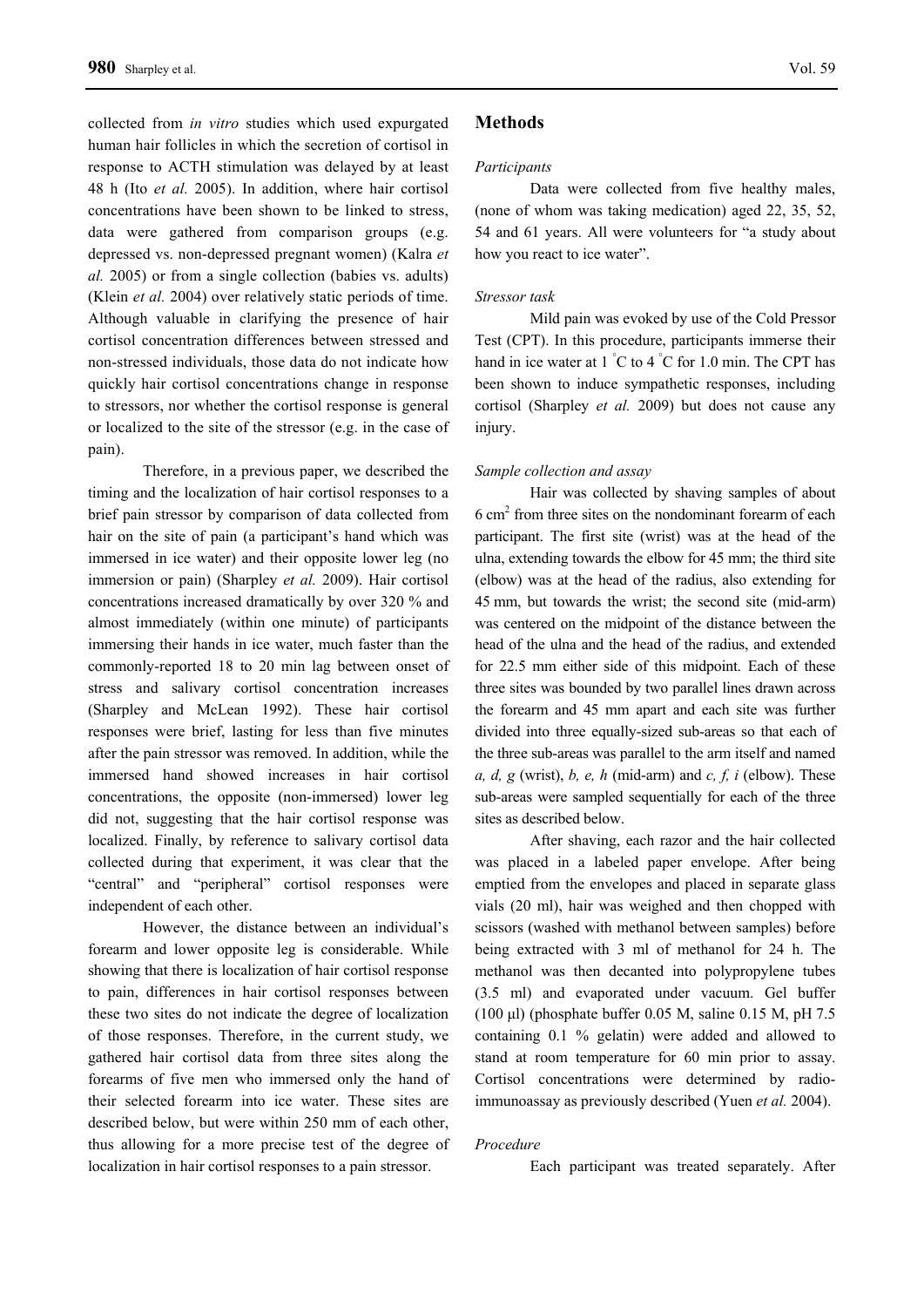



**Fig. 1.** Hair cortisol concentrations across three sites prior to and following CPT of participants' hands.

greeting and signing of appropriate consent forms, each participant sat quietly and read a recent issue of *New Scientist* for 10 min. After this period, the first hair samples were taken from sites *a, b*, and *c* by the first two authors acting in concert and the razors and hair were stored in their envelopes. These samples were labeled "Rest". The participant was then asked to insert his hand in ice water  $(1 \degree C$  to  $4 \degree C)$  for 1.0 min so that the entire hand was immersed to the head of the ulna but short of the first hair sample area. Immediately after withdrawing his hand and having it quickly dried, the second set of samples (sub-areas *d, e, f*) was collected ("CPT") and stored and the participant was asked to resume reading. After nine min of reading, a further sample was collected from each site (*g, h, i*) ("Post-CPT-Rest") and stored.

Participants were then thanked and given AUD\$10.00 for taking part in the experiment. All procedures were approved by the University of New England Human Experimentation Ethics Committee.

## **Results**

Figure 1 shows each of the five participants' cortisol data from the three sites at each of the three sampling periods. Several findings emerge from these graphical presentations of the hair cortisol data. First, each participant showed variability in hair cortisol concentrations across the three sites after 10 min of silent reading (Rest), again after CPT and also after Post-CPT-Rest. Second, variability in terms of hair cortisol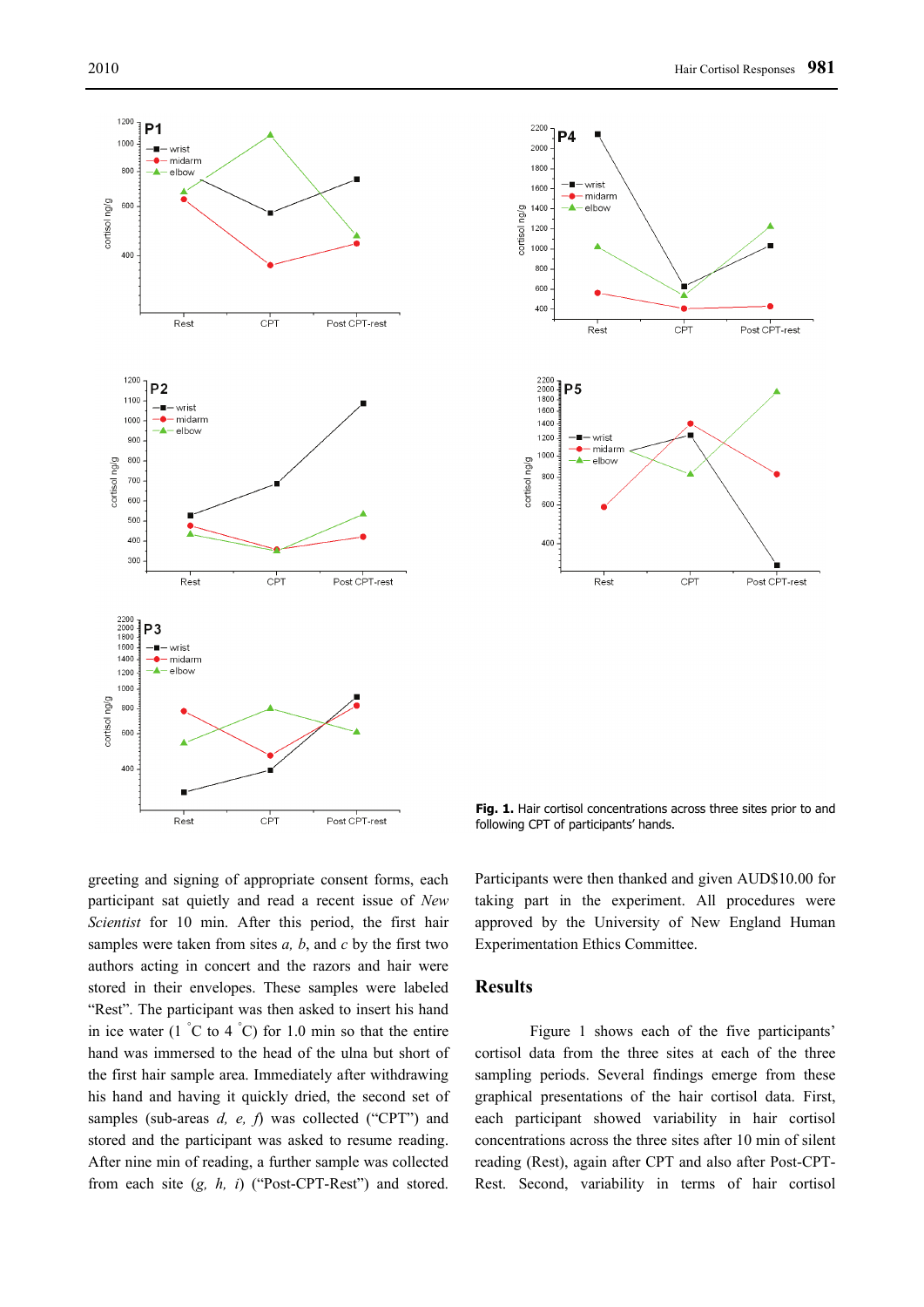concentrations was present between participants. Third, four of the five participants (P: 1, 2, 3, 5) showed immediate increases in hair cortisol from Rest to CPT on at least one of the three sites sampled (wrist, mid-arm, elbow), with two (P: 3, 5) showing increases at two sites. Furthermore, at the Post-CPT-Rest sampling, all five participants showed increases in hair cortisol on at least one site, two sites  $(P: 1, 3)$  or all three sites  $(P: 2, 4)$ .

## **Discussion**

The variability in hair cortisol collected from the same sites between participants may be expected, since cortisol concentrations (like other glucocorticoids) reflect individual responsiveness to external stimuli. Variability in hair cortisol concentrations within participants and between sites was found for all participants on all three experimental data collection periods (after rest, immediately following CPT and after nine further minutes of rest), suggesting that the synthesis of cortisol in specific hair sites may be relatively independent from that in other sites.

While previous data showed that the peripheral cortisol production (in hair) was independent of the central HPA cortisol production (in saliva) and also that the stressed forearm showed different hair cortisol responses to hair cortisol from the opposite and unstressed lower leg, the present data suggest that even quite close hair cortisol production sites (i.e. within 250 mm of each other) may act independently of each other in the absence and presence of stressors. This "localization" effect may be more finely apparent than shown here, and further data need to be collected to test the limits of this phenomenon within closer distances than those measured in this study.

Following from the variability shown across sites and between participants, the pattern of responses to CPT was consistent with that which might be expected from an ideographically-based glucocorticoid system. That is, while four of the five participants showed immediate increases in cortisol concentrations in hair from at least one of the nearby sites (i.e. wrist, mid-arm, elbow) and all five participants showed elevations in hair cortisol by nine minutes after the end of the CPT immersion, there was an indication of some variability across participants' hair cortisol concentrations from the three sampling sites during each of the three data collection periods, as well as in the number of sites which showed cortisol elevations. These data may provide support the hypothesis of individual differences in hair cortisol responses suggested from the data discussed above, plus the finding that CPT produces uniform (across participants) hair cortisol elevations within a reasonable time (10 min) after the stressor onset.

In our previous paper, we collected data at more frequent intervals (every 5 min for 30 min) in order to compare forearm with opposite leg hair cortisol responses and salivary cortisol, but the sites of hair collection were much larger than those used herein because eight samples needed to be collected rather than three, necessitating a larger area to be shaved. In fact, in order to collect sufficient hair for eight assays of hair cortisol and compare them with data from the opposite leg, the arm sampling area in that study spread over the whole of the three sampling areas used in this study, and therefore the variability noted between the wrist, mid-arm and elbow sites in this study may have been overlooked in previous research.

These data provide some support for previous data on the responsivity of hair cortisol concentrations to relatively brief pain stressors and suggest that this glucocorticoid activity may be relatively locally-oriented. While further investigations may enable the localization boundaries to be reduced, these data suggest that areas of 250 mm may represent separate response sites which may have related activity to a pain stressor. CPT (and other pain) may have different effects upon different sections of the forearm across individuals so that the variability shown here may reflect an overall consistent, but locally variable, response to a site-specific stressor, and this is currently being investigated.

## **Conflict of Interest**

There is no conflict of interest.

## **References**

ARCK PC, SLOMINSKI A, THEOHARIDES TC, PETERS EMJ, PAUS R: Neuroimmunology of stress: skin takes center stage. *J Invest Dermatol* **126**: 1697-1704, 2006.